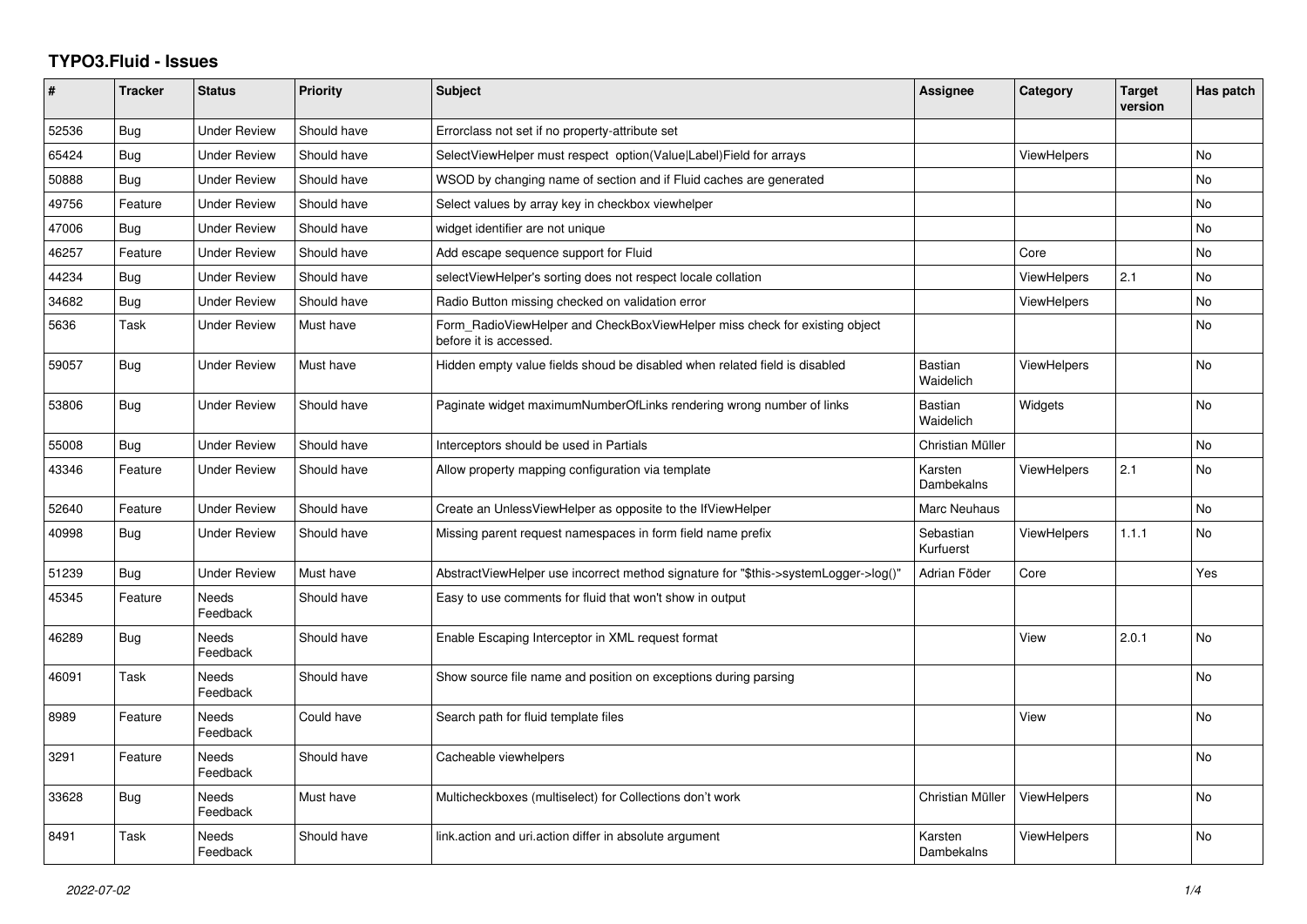| #     | <b>Tracker</b> | <b>Status</b>            | <b>Priority</b> | <b>Subject</b>                                                                       | <b>Assignee</b>             | Category    | <b>Target</b><br>version | Has patch |
|-------|----------------|--------------------------|-----------------|--------------------------------------------------------------------------------------|-----------------------------|-------------|--------------------------|-----------|
| 36662 | <b>Bug</b>     | <b>Needs</b><br>Feedback | Should have     | Checked state isn't always correct when property is collection                       | Kevin Ulrich<br>Moschallski | ViewHelpers | 1.1.1                    | No        |
| 33394 | Feature        | Needs<br>Feedback        | Should have     | Logical expression parser for BooleanNode                                            | <b>Tobias Liebig</b>        | Core        |                          | No        |
| 58862 | <b>Bug</b>     | Needs<br>Feedback        | Should have     | FormViewHelper doesn't accept NULL as value for \$arguments                          | Bastian<br>Waidelich        | ViewHelpers |                          | Yes       |
| 9005  | Feature        | Accepted                 | Could have      | Fluid Template Analyzer (FTA)                                                        | Sebastian<br>Kurfuerst      |             |                          |           |
| 28551 | Bug            | Accepted                 | Should have     | (v4) backport VHTest                                                                 | Sebastian<br>Kurfuerst      |             |                          | No        |
| 5933  | Feature        | Accepted                 | Should have     | Optional section rendering                                                           | Sebastian<br>Kurfuerst      | ViewHelpers |                          | No        |
| 48355 | Feature        | New                      | Could have      | Assign output of viewhelper to template variable for further processing.             |                             |             |                          |           |
| 13045 | <b>Bug</b>     | New                      | Should have     | Entity decode of strings are different between if-conditions and output of variable  |                             |             |                          |           |
| 9950  | Task           | New                      | Should have     | Binding to nested arrays impossible for form-elements                                |                             | ViewHelpers |                          |           |
| 9514  | Feature        | New                      | Should have     | Support explicit Array Arguments for ViewHelpers                                     |                             |             |                          |           |
| 4704  | Feature        | New                      | Should have     | Improve parsing exception messages                                                   |                             | Core        |                          |           |
| 1907  | Feature        | New                      | Could have      | Default values for view helpers based on context                                     |                             | Core        |                          |           |
| 62346 | Feature        | New                      | Could have      | f:comment should have high precende                                                  |                             | Core        | 3.x                      | No        |
| 60271 | Feature        | New                      | Should have     | Paginate viewhelper, should also support arrays                                      |                             |             |                          | No        |
| 60181 | Feature        | New                      | Could have      | Caching mechanism for Fluid Views/Templates                                          |                             | View        |                          | No        |
| 60003 | Feature        | New                      | Should have     | Add required-Attribute to f:form.password                                            |                             | ViewHelpers |                          | No        |
| 58983 | Bug            | New                      | Should have     | format.date does not respect linebreaks and throws exception                         |                             |             |                          | No        |
| 58921 | Bug            | New                      | Should have     | f:form.* VHs crash if NOT inside f:form but followed by f:form                       |                             |             |                          | No        |
| 57885 | <b>Bug</b>     | New                      | Must have       | Inputs are cleared from a second form if the first form produced a vallidation error |                             |             |                          | No        |
| 56237 | Task           | New                      | Should have     | in-line (Condition) View Helpers should not evaluate on parsing                      |                             |             |                          | No        |
| 54284 | Bug            | New                      | Should have     | Default Option for Switch/Case VH                                                    |                             | ViewHelpers |                          | No        |
| 52591 | Bug            | New                      | Should have     | The Pagination Widget broken for joined objects                                      |                             |             |                          | No        |
| 52419 | Bug            | New                      | Should have     | Wrong PHPDocs notation for default value inline f:translate viewhelper               |                             |             | 2.0                      | No        |
| 51277 | Feature        | New                      | Should have     | ViewHelper context should be aware of actual file occurrence                         |                             |             |                          | No        |
| 51100 | Feature        | New                      | Must have       | Links with absolute URI should have the option of URI Scheme                         |                             | ViewHelpers |                          | No        |
| 49600 | Bug            | New                      | Should have     | f:form tag shown as a HTML on frontend                                               |                             | ViewHelpers |                          | No        |
| 49038 | <b>Bug</b>     | New                      | Must have       | form.select does not select the first item if prependOptionValue is used             |                             |             |                          | No        |
| 47669 | Task           | New                      | Should have     | FormViewHelper does not define the default request method                            |                             |             |                          | No        |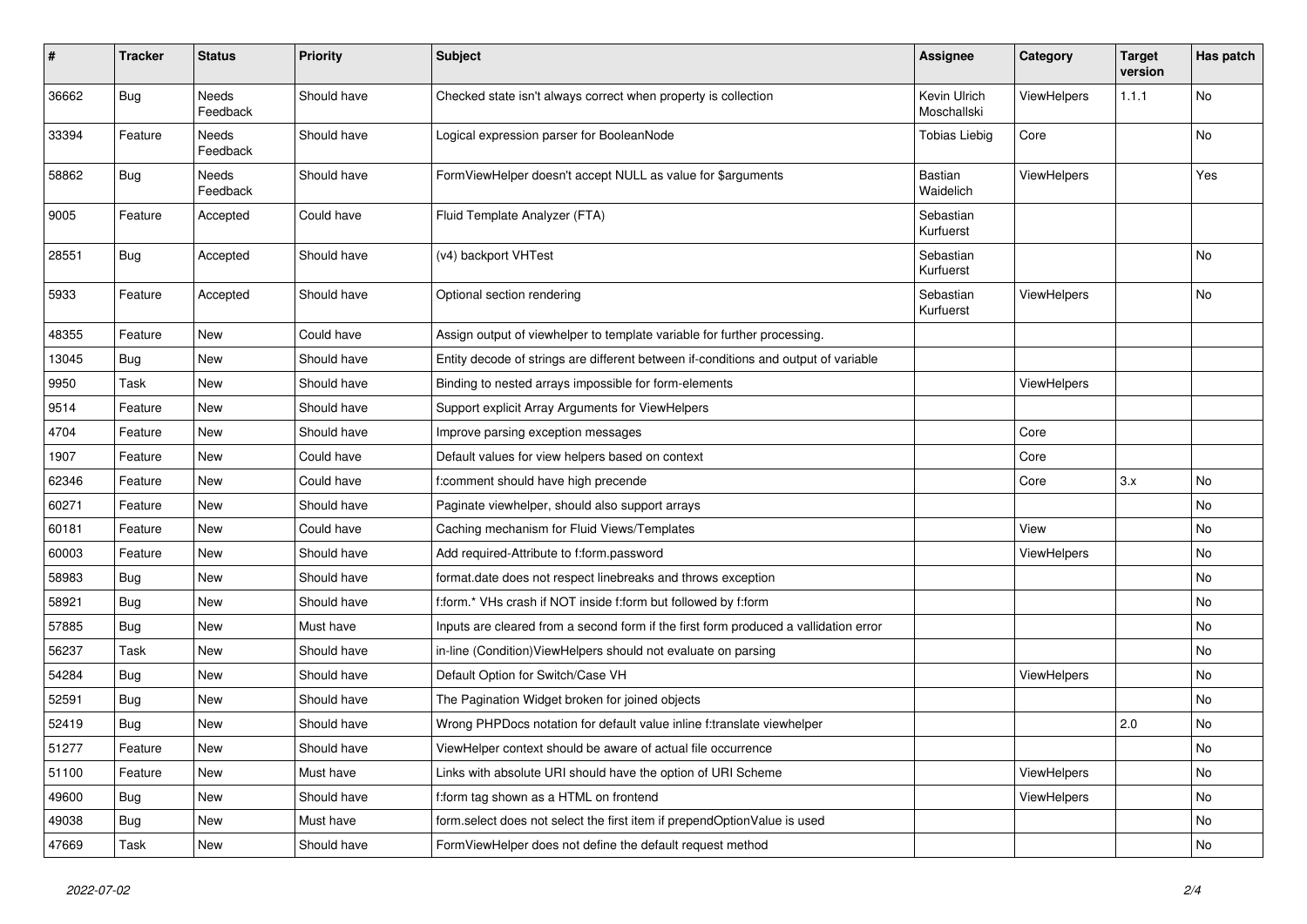| ∦     | <b>Tracker</b> | <b>Status</b> | <b>Priority</b>      | Subject                                                                                                     | <b>Assignee</b> | Category    | <b>Target</b><br>version | Has patch |
|-------|----------------|---------------|----------------------|-------------------------------------------------------------------------------------------------------------|-----------------|-------------|--------------------------|-----------|
| 46545 | Feature        | New           | Should have          | Better support for arrays in options of SelectViewHelper                                                    |                 |             |                          | No        |
| 45394 | Task           | New           | Should have          | Forwardport Unit test for standalone view                                                                   |                 | View        |                          | No        |
| 45384 | <b>Bug</b>     | New           | Must have            | Persisted entity object in widget-configuration cannot be deserialized (after reload)                       |                 | Widgets     | 2.0.1                    | No        |
| 45153 | Feature        | New           | Should have          | f:be.menus.actionMenuItem - Detection of the current select option is insufficient                          |                 |             |                          | No        |
| 43072 | Task           | New           | Should have          | Remove TOKENS for adding templates fallback in Backporter                                                   |                 | View        |                          | No        |
| 43071 | Task           | New           | Should have          | Remove TOKENS for adding fallback teplates in B                                                             |                 |             |                          | No        |
| 42743 | Task           | New           | Should have          | Remove inline style for hidden form fields                                                                  |                 |             |                          | No        |
| 42397 | Feature        | New           | Should have          | Missing viewhelper for general links                                                                        |                 |             |                          | No        |
| 40081 | Feature        | New           | Should have          | Allow assigned variables as keys in arrays                                                                  |                 |             |                          | No        |
| 40064 | Bug            | New           | Must have            | Multiselect is not getting persisted                                                                        |                 | ViewHelpers |                          | No        |
| 39990 | Bug            | New           | Should have          | Same form twice in one template: hidden fields for empty values are only rendered<br>once                   |                 | Core        |                          | No        |
| 39936 | Feature        | New           | Should have          | registerTagAttribute should handle default values                                                           |                 | ViewHelpers |                          | No        |
| 38369 | Bug            | New           | Must have            | Resource ViewHelpers should not fall back to request package                                                |                 | View        |                          | No        |
| 38130 | Feature        | New           | Should have          | Checkboxes and multiple select fields should have an assignable default value                               |                 |             |                          | No        |
| 37619 | <b>Bug</b>     | New           | Should have          | Fatal Error when using variable in name attribute of Section ViewHelper                                     |                 | ViewHelpers |                          | No        |
| 36655 | Bug            | New           | Should have          | <b>Pagination Links</b>                                                                                     |                 | Widgets     |                          | No        |
| 36410 | Feature        | New           | Should have          | Allow templates to send arguments back to layout                                                            |                 | ViewHelpers |                          | No        |
| 34309 | Task           | <b>New</b>    | Could have           | Unknown ViewHelpers cause exception - should be handled more graceful                                       |                 | ViewHelpers |                          | No        |
| 33215 | Feature        | New           | Should have          | RFC: Dynamic values in ObjectAccess paths                                                                   |                 |             |                          | No        |
| 31955 | Feature        | New           | Should have          | f:uri.widget                                                                                                |                 | Widgets     |                          | No        |
| 30555 | Feature        | New           | Could have           | Make TagBuilder more extensible                                                                             |                 | Core        |                          | No        |
| 28554 | <b>Bug</b>     | New           | Should have          | (v4) implement feature flag to disable caching                                                              |                 |             |                          | No        |
| 28553 | <b>Bug</b>     | New           | Should have          | improve XHProf test setup                                                                                   |                 |             |                          | No        |
| 28552 | <b>Bug</b>     | New           | Should have          | (v5) write ViewHelper test for compiled run; adjust functional test to do two passes<br>(uncached & cached) |                 |             |                          | No        |
| 28550 | <b>Bug</b>     | <b>New</b>    | Should have          | (v4) make widgets cacheable, i.e. not implement childnodeaccess interface                                   |                 |             |                          | No        |
| 28549 | Bug            | New           | Should have          | make widgets cacheable, i.e. not implement childnodeaccess interface                                        |                 |             |                          | No        |
| 27607 | <b>Bug</b>     | New           | Must have            | Make Fluid comparisons work when first element is STRING, second is NULL.                                   |                 | Core        |                          | No        |
| 26664 | Task           | New           | Won't have this time | Clean up Form ViewHelpers                                                                                   |                 | ViewHelpers |                          | No        |
| 26658 | Task           | New           | Won't have this time | Make Form ViewHelpers consistent                                                                            |                 | ViewHelpers |                          | No        |
| 10911 | Task           | New           | Should have          | Tx_Fluid_ViewHelpers_Form_AbstractFormViewHelper->renderHiddenIdentityField<br>should be more reliable      |                 | ViewHelpers |                          | No        |